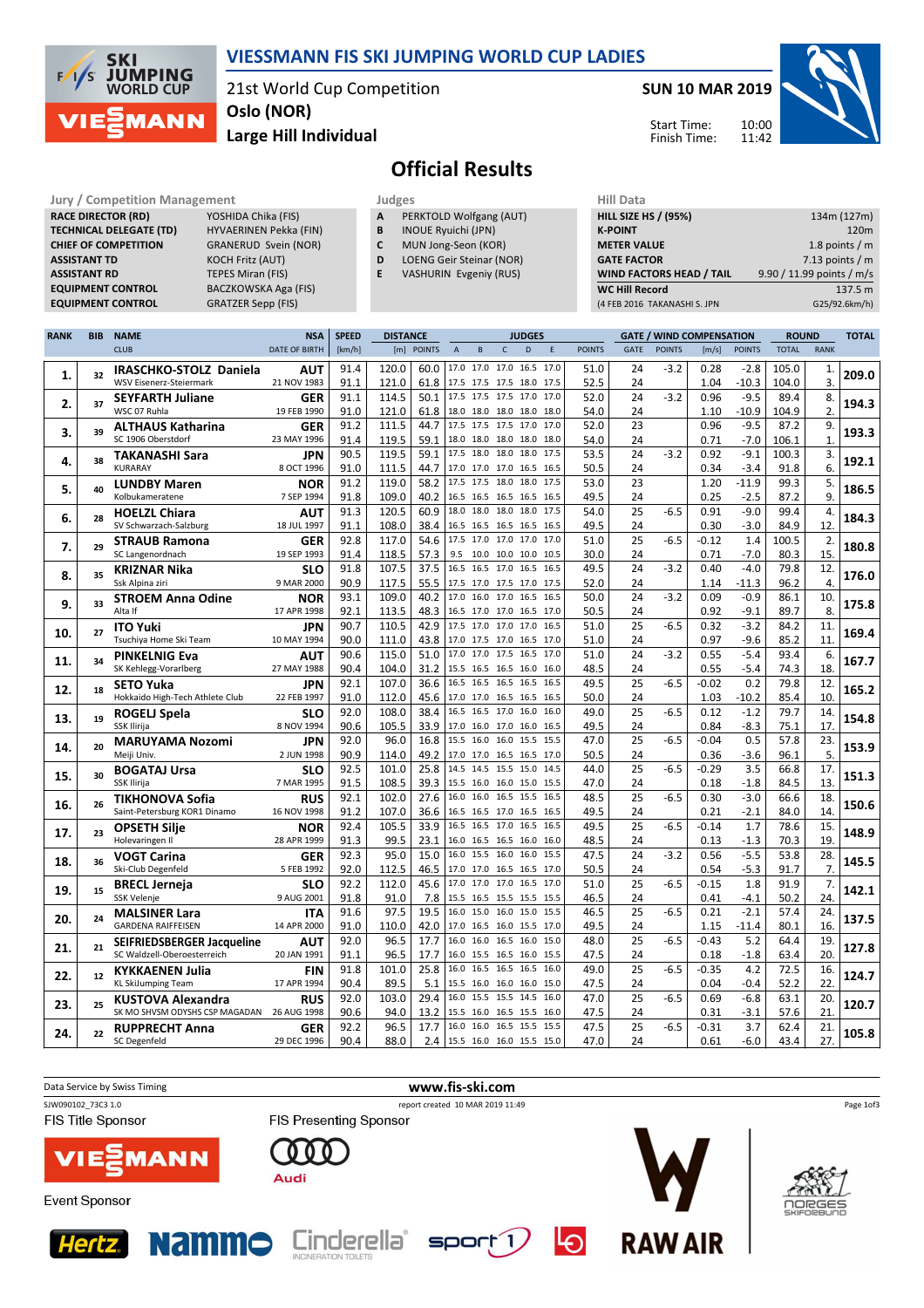

21st World Cup Competition

**SKI<br>JUMPING<br>WORLD CUP** 

**MANN** 

 $F/1/S$ 

SUN 10 MAR 2019

Start Time: Finish Time:



Large Hill Individual Oslo (NOR)

## Official Results

| <b>RANK</b> | <b>BIB</b> | <b>NAME</b>                        | <b>NSA</b>           | <b>SPEED</b> |      | <b>DISTANCE</b><br><b>JUDGES</b>   |   |                              |  |   |                                |               | <b>GATE / WIND COMPENSATION</b> |               |         |               |       | <b>ROUND</b> |       |
|-------------|------------|------------------------------------|----------------------|--------------|------|------------------------------------|---|------------------------------|--|---|--------------------------------|---------------|---------------------------------|---------------|---------|---------------|-------|--------------|-------|
|             |            | <b>CLUB</b>                        | <b>DATE OF BIRTH</b> | [km/h]       |      | [m] POINTS                         | A | B                            |  | D |                                | <b>POINTS</b> | <b>GATE</b>                     | <b>POINTS</b> | [m/s]   | <b>POINTS</b> | TOTAL | <b>RANK</b>  |       |
| 25.         |            | <b>PTACKOVA Stepanka</b>           | <b>CZE</b>           | 90.9         | 92.0 |                                    |   |                              |  |   | 9.6   15.5 16.0 15.0 15.5 15.0 | 46.0          | 23                              |               | 0.27    | $-2.7$        | 52.9  | 29.          | 105.1 |
|             |            | Dukla Liberec                      | 18 MAR 2002          | 90.1         | 95.0 | 15.0   14.5 15.5 15.5 15.0 15.0    |   |                              |  |   |                                | 45.5          | 24                              |               | 0.84    | $-8.3$        | 52.2  | 22.          |       |
| 26.         |            | WUERTH Svenja                      | <b>GER</b>           | 91.2         | 90.0 |                                    |   |                              |  |   | 6.0   15.5 15.0 16.0 15.0 15.0 | 45.5          | 23                              |               | $-0.25$ | 3.0           | 54.5  | 27.          | 103.2 |
|             |            | SV Bajersbronn                     | 20 AUG 1993          | 91.3         | 89.5 |                                    |   |                              |  |   | 5.1   15.0 15.5 16.0 15.5 15.5 | 46.5          | 24                              |               | 0.29    | $-2.9$        | 48.7  | 25.          |       |
| 27.         |            | <b>INDRACKOVA Karolina</b>         | <b>CZE</b>           | 90.9         | 98.0 | 20.4   15.5 16.0 15.0 16.0 15.5    |   |                              |  |   |                                | 47.0          | 23                              |               | 0.55    | $-5.4$        | 62.0  | 22.          | 89.0  |
|             |            | Jkl Desna                          | 26 AUG 1997          | 90.3         | 76.5 | $-18.3$ 15.0 15.5 14.5 15.0 13.5   |   |                              |  |   |                                | 44.5          | 24                              |               | $-0.07$ | 0.8           | 27.0  | 30.          |       |
| 28.         |            | OI Shihori                         | <b>JPN</b>           | 90.7         | 89.0 |                                    |   | 4.2 15.0 16.0 15.5 16.0 15.0 |  |   |                                | 46.5          | 23                              |               | 0.61    | $-6.0$        | 44.7  | 30.          | 88.7  |
|             |            | Waseda Unv.                        | 29 JUN 1999          | 90.1         | 89.5 |                                    |   | 5.1 15.5 16.0 15.5 16.0 15.5 |  |   |                                | 47.0          | 24                              |               | 0.82    | $-8.1$        | 44.0  | 26.          |       |
| 29.         |            | <b>IWABUCHI Kaori</b>              | <b>JPN</b>           | 91.9         | 95.0 | 15.0 16.0 15.5 16.5 16.0 15.5      |   |                              |  |   |                                | 47.5          | 25                              | $-6.5$        | $-0.06$ | 0.7           | 56.7  | 25.          | 88.2  |
|             |            | Kitano Construction Corp. Ski Club | 28 APR 1993          | 90.9         | 80.0 | $-12.0$   15.0 15.5 16.0 15.0 14.5 |   |                              |  |   |                                | 45.5          | 24                              |               | 0.20    | $-2.0$        | 31.5  | 28.          |       |
| 30.         |            | <b>IAKOVLEVA Lidija</b>            | <b>RUS</b>           | 90.6         | 91.0 | 7.8 l                              |   | 15.5 16.0 17.0 16.0 15.5     |  |   |                                | 47.5          | 24                              | $-3.2$        | $-0.22$ | 2.6           | 54.7  | 26.          | 82.1  |
|             |            | Saint-Petersburg KOR1 Dinamo       | 14 AUG 2001          | 90.2         | 79.0 | $-13.8$ 13.5 15.0 14.5 14.0 14.0   |   |                              |  |   |                                | 42.5          | 24                              |               | 0.13    | $-1.3$        | 27.4  | 29.          |       |

|     |    |                                                                  |                           |      |      | not qualified for final round |  |                          |      |    |        |         |        |      |     |      |
|-----|----|------------------------------------------------------------------|---------------------------|------|------|-------------------------------|--|--------------------------|------|----|--------|---------|--------|------|-----|------|
| 31. |    | <b>PESATOVA Zdenka</b><br>Jkl Desna                              | <b>CZE</b><br>18 JAN 1999 | 91.4 | 91.0 | 7.8 <sub>1</sub>              |  | 15.0 15.5 15.5 15.5 15.0 | 46.0 | 23 |        | 0.99    | $-9.8$ | 44.0 | 31. | 44.0 |
| 32. |    | <b>KABLUKOVA Ksenia</b><br><b>Sdushor Start</b>                  | <b>RUS</b><br>16 JUN 1998 | 91.0 | 84.0 | $-4.8$                        |  | 15.5 15.0 15.5 15.5 15.0 | 46.0 | 23 |        | 0.25    | $-2.5$ | 38.7 | 32. | 38.7 |
| 33. | 10 | <b>HARALAMBIE Daniela</b><br>CS Dinamo Bucuresti-Centrul Sportiv | <b>ROU</b><br>14 AUG 1997 | 89.6 | 84.0 | $-4.8$                        |  | 15.0 16.0 16.0 15.0 15.0 | 46.0 | 23 |        | 0.43    | $-4.3$ | 36.9 | 33. | 36.9 |
| 34. |    | <b>PAGNIER Josephine</b><br>Chaux Neuve                          | <b>FRA</b><br>4 JUN 2002  | 89.1 | 83.0 | $-6.6$                        |  | 15.5 15.5 15.5 15.5 15.0 | 46.5 | 23 |        | 0.61    | $-6.0$ | 33.9 | 34. | 33.9 |
| 35. | 14 | <b>MORAT Lucile</b><br>Courchevel                                | <b>FRA</b><br>15 JUN 2001 | 91.0 | 75.5 | $-20.1$                       |  | 15.0 15.5 15.0 15.0 13.5 | 45.0 | 25 | $-6.5$ | $-0.74$ | 8.9    | 27.3 | 35. | 27.3 |
| 36. |    | <b>RUNGGALDIER Elena</b><br><b>GS FIAMMEGIALLE</b>               | <b>ITA</b><br>10 JUL 1990 | 90.7 | 76.5 | $-18.3$                       |  | 14.0 14.5 14.0 14.0 14.0 | 42.0 | 25 | $-6.5$ | $-0.06$ | 0.7    | 17.9 | 36. | 17.9 |
| 37. |    | <b>ENGLUND Nita</b><br>Kiwanis Ski Club                          | <b>USA</b><br>10 JUN 1992 | 89.7 | 72.0 | $-26.4$                       |  | 15.0 15.5 15.0 15.5 14.5 | 45.5 | 23 |        | 0.39    | $-3.9$ | 15.2 | 37. | 15.2 |
| 37. |    | <b>KARPIEL Kamila</b><br>AZS Zakopane                            | <b>POL</b><br>25 NOV 2001 | 87.6 | 74.5 | -21.9 l                       |  | 13.5 13.5 13.5 13.0 13.0 | 40.0 | 23 |        | 0.29    | $-2.9$ | 15.2 | 37. | 15.2 |
| 39. | 13 | VTIC Maia<br>SD Zabrdje                                          | <b>SLO</b><br>27 JAN 1988 | 91.8 | 73.0 | -24.6                         |  | 14.0 13.5 14.0 13.0 13.0 | 40.5 | 25 | $-6.5$ | $-0.37$ | 4.4    | 13.8 | 39. | 13.8 |
| 40. |    | <b>BRAATEN Ingebjoerg Saglien</b><br><b>Etnedal Skilag</b>       | <b>NOR</b><br>20 SEP 1999 | 88.8 | 65.0 | -39.0 l                       |  | 13.5 14.0 14.0 13.5 13.5 | 41.0 | 23 |        | 0.14    | $-1.4$ | 0.6  | 40. | 0.6  |